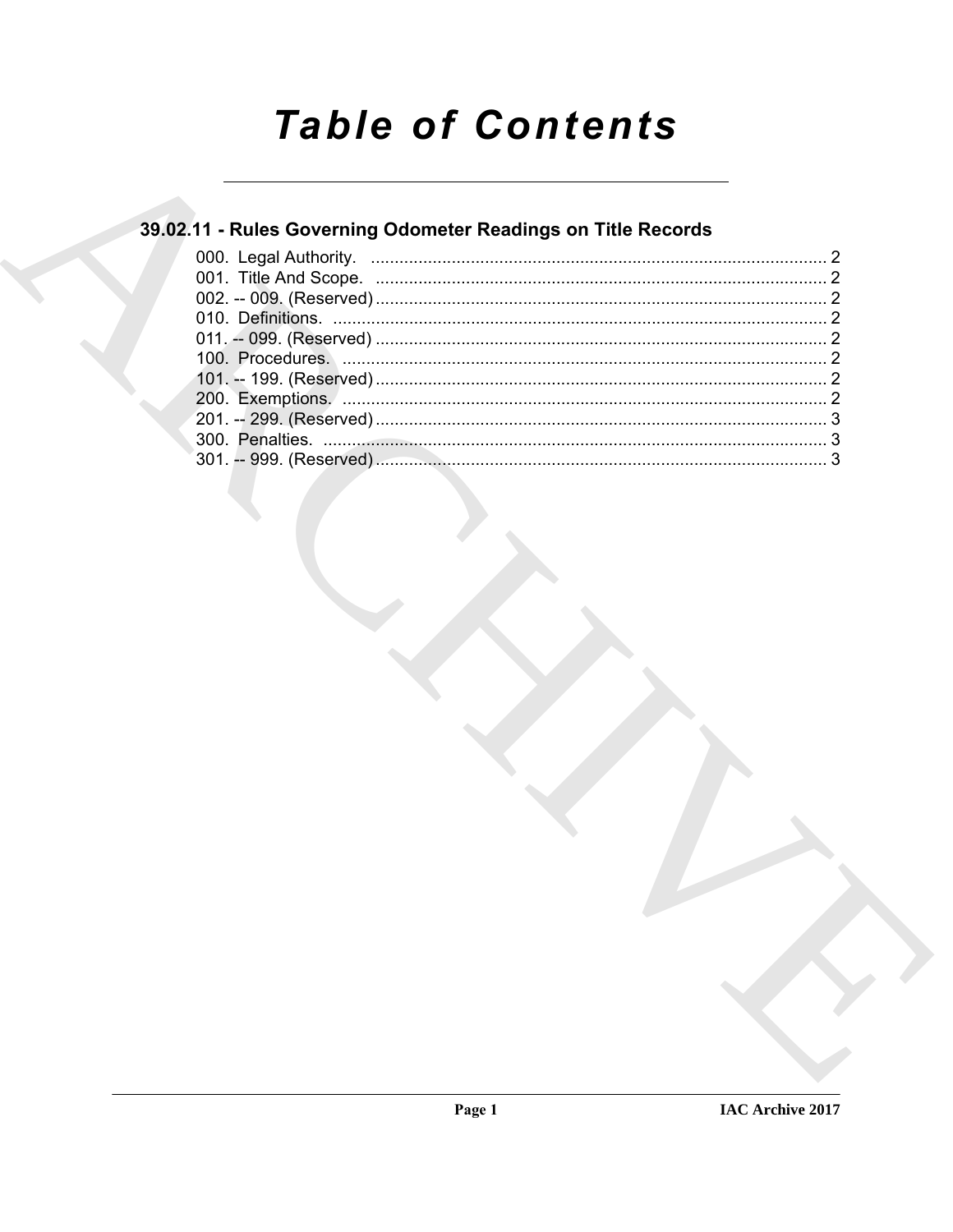#### **IDAPA 39 TITLE 02 CHAPTER 11**

#### **39.02.11 - RULES GOVERNING ODOMETER READINGS ON TITLE RECORDS**

#### <span id="page-1-1"></span><span id="page-1-0"></span>**000. LEGAL AUTHORITY.**

This rule is adopted under the authority of Sections 49-201, 49-504 and 49-507, Idaho Code. (12-26-90)

#### <span id="page-1-2"></span>**001. TITLE AND SCOPE.**

This rule provides a method to record odometer readings on title records and title documents. This rule is intended to deter unauthorized or fraudulent alterations of odometer readings, and explain related penalties. (12-2 deter unauthorized or fraudulent alterations of odometer readings, and explain related penalties.

<span id="page-1-3"></span>**002. -- 009. (RESERVED)**

<span id="page-1-4"></span>**010. DEFINITIONS.**

<span id="page-1-12"></span><span id="page-1-11"></span><span id="page-1-10"></span><span id="page-1-9"></span>**01. Mileage**. Actual distance that a vehicle has traveled. (12-26-90)

**02. Transferee**. Any person to whom the ownership of a motor vehicle is transferred, or any person who, as agent, accepts transfer of ownership of a motor vehicle for another, by purchase, gift or any means other than creation of a security interest. (12-26-90) creation of a security interest.

**03.** Transferor. Any person who transfers vehicle ownership or any person who, as agent, transfers the ownership of another's motor vehicle by sale, gift or any means other than creation of a security interest. (12-26-90)

#### <span id="page-1-5"></span>**011. -- 099. (RESERVED)**

#### <span id="page-1-16"></span><span id="page-1-15"></span><span id="page-1-6"></span>**100. PROCEDURES.**

<span id="page-1-20"></span>**01.** Department Requirement. The Department shall enter the odometer reading as provided by a private seller on the Certificate of Title when printed. (12-26-90) dealer or private seller on the Certificate of Title when printed.

**CHAPTER 11**<br> **CHAPTER 11**<br> **CHAL AUTIONITY**<br> **CHAL AUTIONITY**<br> **CHAL AUTIONITY**<br> **CHAL AUTIONITY**<br> **CHAL AUTIONITY**<br> **CHAL AUTIONITY CONTROL**<br> **CHAL AUTIONITY CONTROL**<br> **CHAL AUTIONITY CONTROL**<br> **CHAL AUTHORITY CONTROL**<br> **02. Used Vehicle Transferor/Seller Requirements**. When a used vehicle is transferred, the transferor shall record the odometer reading on the title certificate using indelible ink. If the vehicle has not been titled or if the title does not contain a space for the information required, the written disclosure shall be executed as a separate statement. (12-26-90) statement. (12-26-90)

<span id="page-1-17"></span>**03. New Vehicle Transferor/Seller Requirements**. When a new vehicle is retailed, the transferor shall provide a written disclosure on the Manufacturer's Certificate of Origin or on a separate document.

<span id="page-1-19"></span>**04. Use of Power of Attorney**. When the transferor's title is physically held by a lienholder, or if the transferor to whom the title was issued by the State has lost his title and the transferee obtains a duplicate title on behalf of the transferor, the transferor may give a power of attorney to his transferee for the purposes of mileage disclosure. (12-26-90) disclosure. (12-26-90)

<span id="page-1-18"></span>**05.** Reassignments. When all available reassignments on a title certificate have been used, subsequent nents shall be made on a separate reassignment document. (12-26-90) reassignments shall be made on a separate reassignment document.

#### <span id="page-1-13"></span><span id="page-1-7"></span>**101. -- 199. (RESERVED)**

#### <span id="page-1-8"></span>**200. EXEMPTIONS.**

**01. Transferor/Seller Exemptions**. A transferor of the following motor vehicles is not required to the vehicle's odometer reading: (12-26-90) disclose the vehicle's odometer reading:

<span id="page-1-14"></span>**a.** A vehicle having a gross vehicle weight rating over sixteen thousand (16,000) pounds; (12-26-90)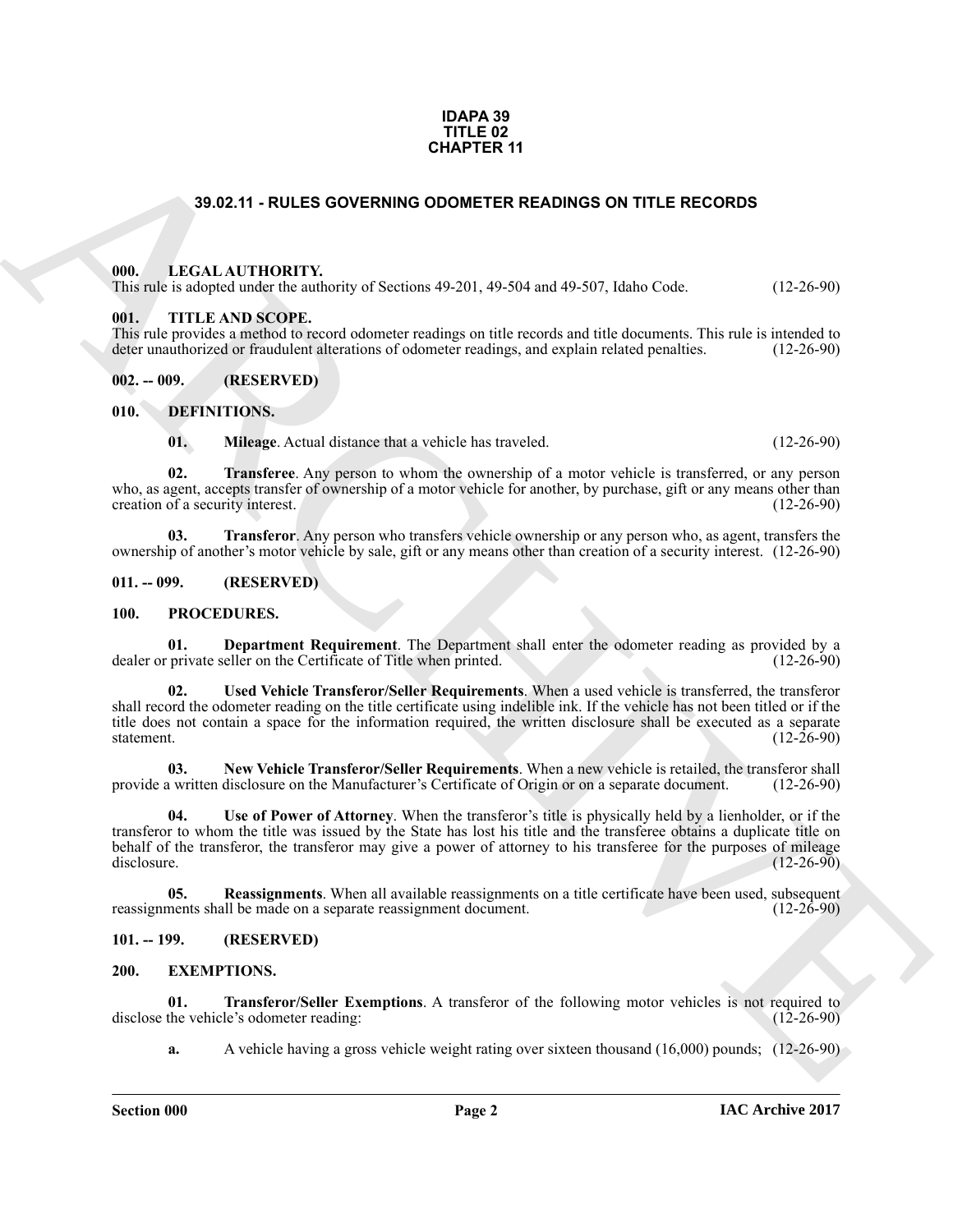### *Idaho Transportation Department*

## *IDAHO ADMINISTRATIVE CODE IDAPA 39.02.11 - Rules Governing Odometer*

**b.** A vehicle which is not self-propelled; (12-26-90)

**c.** A vehicle sold directly by the manufacturer to any agency of the United States in conformity with all specifications; (12-26-90) contractual specifications;

**d.** A vehicle which is ten (10) years old or older. To calculate the vehicle's age, simply subtract the car from the calendar year. (12-26-90) model year from the calendar year.

<span id="page-2-3"></span>**02. Manufacturers' Exemptions**. A manufacturer of a new vehicle may transfer, for purposes of resale, to a franchised dealer without disclosure of the vehicle's odometer. (12-26-90)

<span id="page-2-0"></span>**201. -- 299. (RESERVED)**

#### <span id="page-2-4"></span><span id="page-2-1"></span>**300. PENALTIES.**

<span id="page-2-6"></span><span id="page-2-5"></span>**01. False or Incomplete Readings**. It shall be a violation of this rule for a transferor to knowingly give r incomplete odometer reading. (12-26-90) a false or incomplete odometer reading.

Gladio Transportation Department<br>
A counter that is not collected the same of the projective.<br>
A counter of the same of the same of the same of the same of the same of the same of the same of the same of<br>
spatial and the **02. Dealer's License Suspension**. In addition to the felony violations specified in Section 49-518, Idaho Code, any dealer, or agent of any dealer, who violates this rule may be subject to suspension of his dealer or salesperson license, or privilege of being licensed for a period not to exceed six (6) months. However, such person may request a hearing before the Dealer Advisory Board as provided for by Section 49-1618, Idaho Code.(12-26-90)

#### <span id="page-2-2"></span>**301. -- 999. (RESERVED)**